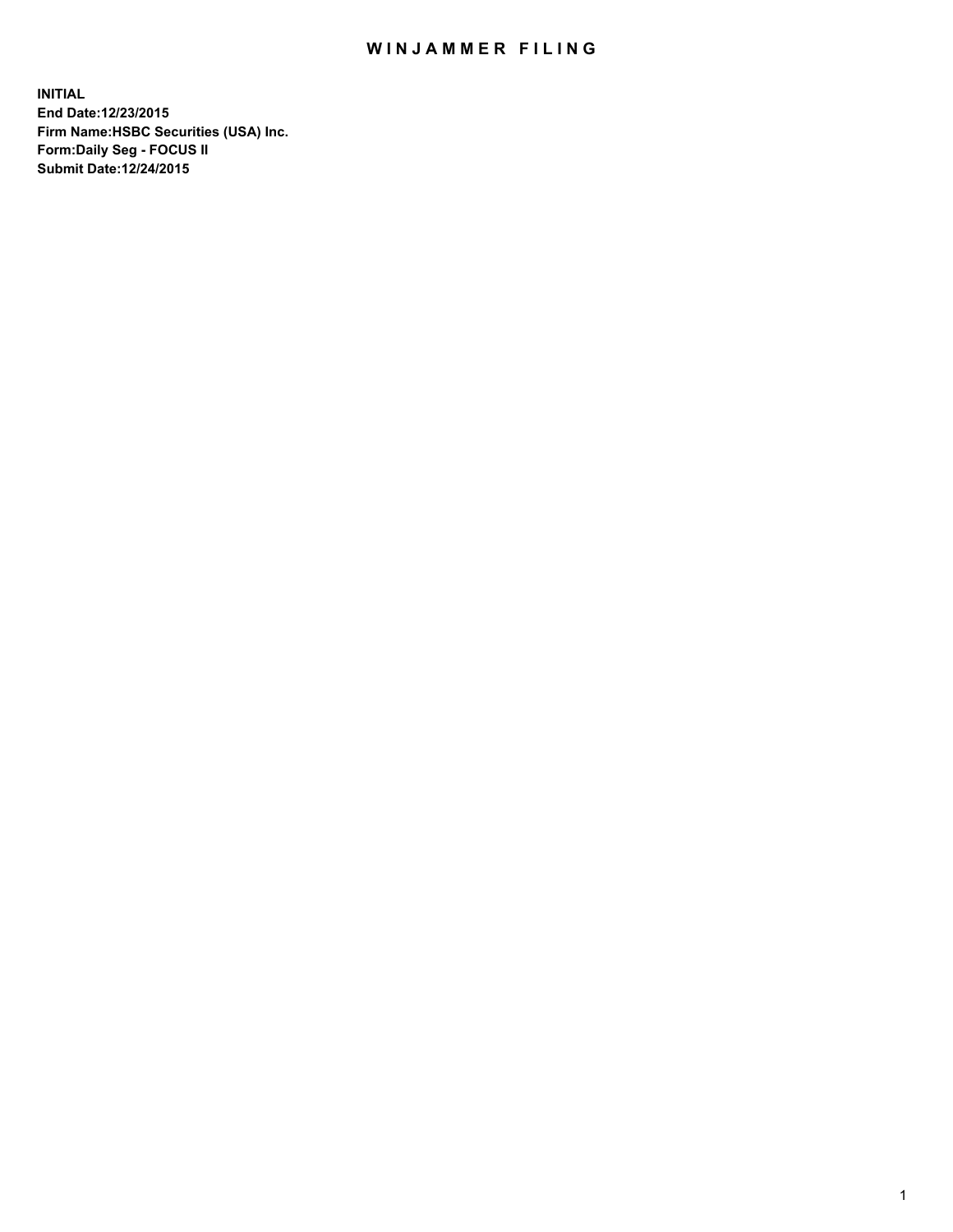## **INITIAL End Date:12/23/2015 Firm Name:HSBC Securities (USA) Inc. Form:Daily Seg - FOCUS II Submit Date:12/24/2015 Daily Segregation - Cover Page**

| Name of Company<br><b>Contact Name</b><br><b>Contact Phone Number</b><br><b>Contact Email Address</b>                                                                                                                                                                                                                          | <b>HSBC Securities (USA) Inc.</b><br><b>Michael Vacca</b><br>212525-7951<br>michael.vacca@us.hsbc.com |
|--------------------------------------------------------------------------------------------------------------------------------------------------------------------------------------------------------------------------------------------------------------------------------------------------------------------------------|-------------------------------------------------------------------------------------------------------|
| FCM's Customer Segregated Funds Residual Interest Target (choose one):<br>a. Minimum dollar amount: ; or<br>b. Minimum percentage of customer segregated funds required:%; or<br>c. Dollar amount range between: and; or<br>d. Percentage range of customer segregated funds required between:% and%.                          | 110,000,000<br><u>0</u><br><u>00</u><br><u>00</u>                                                     |
| FCM's Customer Secured Amount Funds Residual Interest Target (choose one):<br>a. Minimum dollar amount: ; or<br>b. Minimum percentage of customer secured funds required:%; or<br>c. Dollar amount range between: and; or<br>d. Percentage range of customer secured funds required between:% and%.                            | 10,000,000<br><u>0</u><br><u>00</u><br><u>00</u>                                                      |
| FCM's Cleared Swaps Customer Collateral Residual Interest Target (choose one):<br>a. Minimum dollar amount: ; or<br>b. Minimum percentage of cleared swaps customer collateral required:% ; or<br>c. Dollar amount range between: and; or<br>d. Percentage range of cleared swaps customer collateral required between:% and%. | 90,000,000<br><u>00</u><br><u>00</u>                                                                  |

Attach supporting documents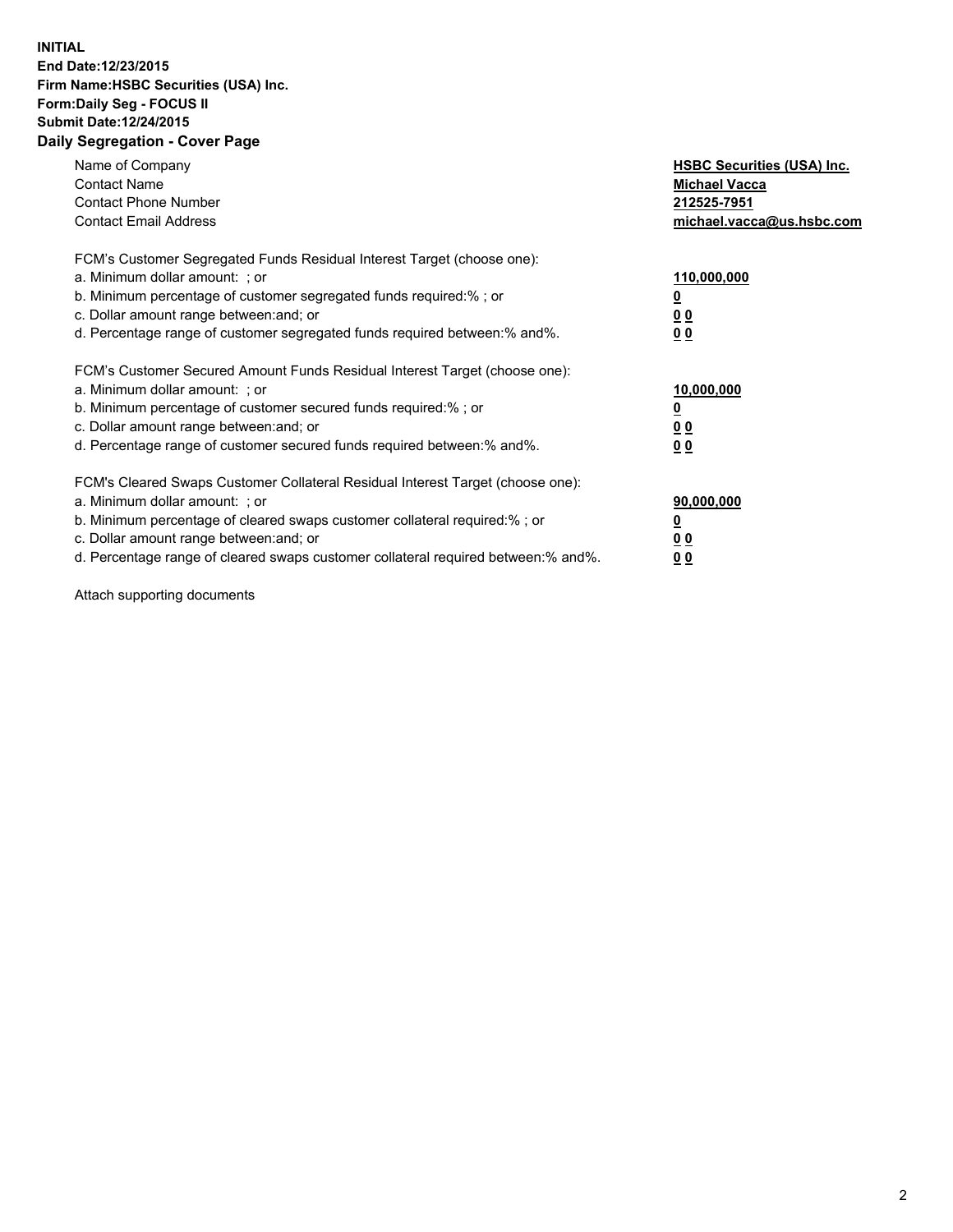**INITIAL End Date:12/23/2015 Firm Name:HSBC Securities (USA) Inc. Form:Daily Seg - FOCUS II Submit Date:12/24/2015 Daily Segregation - Secured Amounts**

## Foreign Futures and Foreign Options Secured Amounts Amount required to be set aside pursuant to law, rule or regulation of a foreign government or a rule of a self-regulatory organization authorized thereunder 1. Net ledger balance - Foreign Futures and Foreign Option Trading - All Customers A. Cash **34,733,355** [7315] B. Securities (at market) **133,663,852** [7317] 2. Net unrealized profit (loss) in open futures contracts traded on a foreign board of trade **-7,621,612** [7325] 3. Exchange traded options a. Market value of open option contracts purchased on a foreign board of trade **0** [7335] b. Market value of open contracts granted (sold) on a foreign board of trade **0** [7337] 4. Net equity (deficit) (add lines 1. 2. and 3.) **160,775,595** [7345] 5. Account liquidating to a deficit and account with a debit balances - gross amount **17,327,971** [7351] Less: amount offset by customer owned securities **-17,327,971** [7352] **0** [7354] 6. Amount required to be set aside as the secured amount - Net Liquidating Equity Method (add lines 4 and 5)

7. Greater of amount required to be set aside pursuant to foreign jurisdiction (above) or line 6.

## FUNDS DEPOSITED IN SEPARATE REGULATION 30.7 ACCOUNTS

1. Cash in banks

- A. Banks located in the United States **36,966,417** [7500]
- B. Other banks qualified under Regulation 30.7 **0** [7520] **36,966,417** [7530]
- 2. Securities
	- A. In safekeeping with banks located in the United States **92,004,363** [7540]
	- B. In safekeeping with other banks qualified under Regulation 30.7 **0** [7560] **92,004,363** [7570]
- 3. Equities with registered futures commission merchants
	- A. Cash **0** [7580]
		-
	- C. Unrealized gain (loss) on open futures contracts **0** [7600]
	- D. Value of long option contracts **0** [7610]
	- E. Value of short option contracts **0** [7615] **0** [7620]
- 4. Amounts held by clearing organizations of foreign boards of trade
	- A. Cash **0** [7640]
		-
	- C. Amount due to (from) clearing organization daily variation **0** [7660]
	- D. Value of long option contracts **0** [7670]
	- E. Value of short option contracts **0** [7675] **0** [7680]
- 5. Amounts held by members of foreign boards of trade
	-
	-
	- C. Unrealized gain (loss) on open futures contracts **-7,621,612** [7720]
	- D. Value of long option contracts **0** [7730]
	- E. Value of short option contracts **0** [7735] **100,344,240** [7740]
- 6. Amounts with other depositories designated by a foreign board of trade **0** [7760]
- 7. Segregated funds on hand **0** [7765]
- 8. Total funds in separate section 30.7 accounts **229,315,020** [7770]
- 9. Excess (deficiency) Set Aside for Secured Amount (subtract line 7 Secured Statement Page 1 from Line 8)
- 10. Management Target Amount for Excess funds in separate section 30.7 accounts **10,000,000** [7780]
- 11. Excess (deficiency) funds in separate 30.7 accounts over (under) Management Target **58,539,425** [7785]

**160,775,595** [7360]

**160,775,595** [7355]

B. Securities **0** [7590]

B. Securities **0** [7650]

 A. Cash **66,306,362** [7700] B. Securities **41,659,490** [7710] **68,539,425** [7380]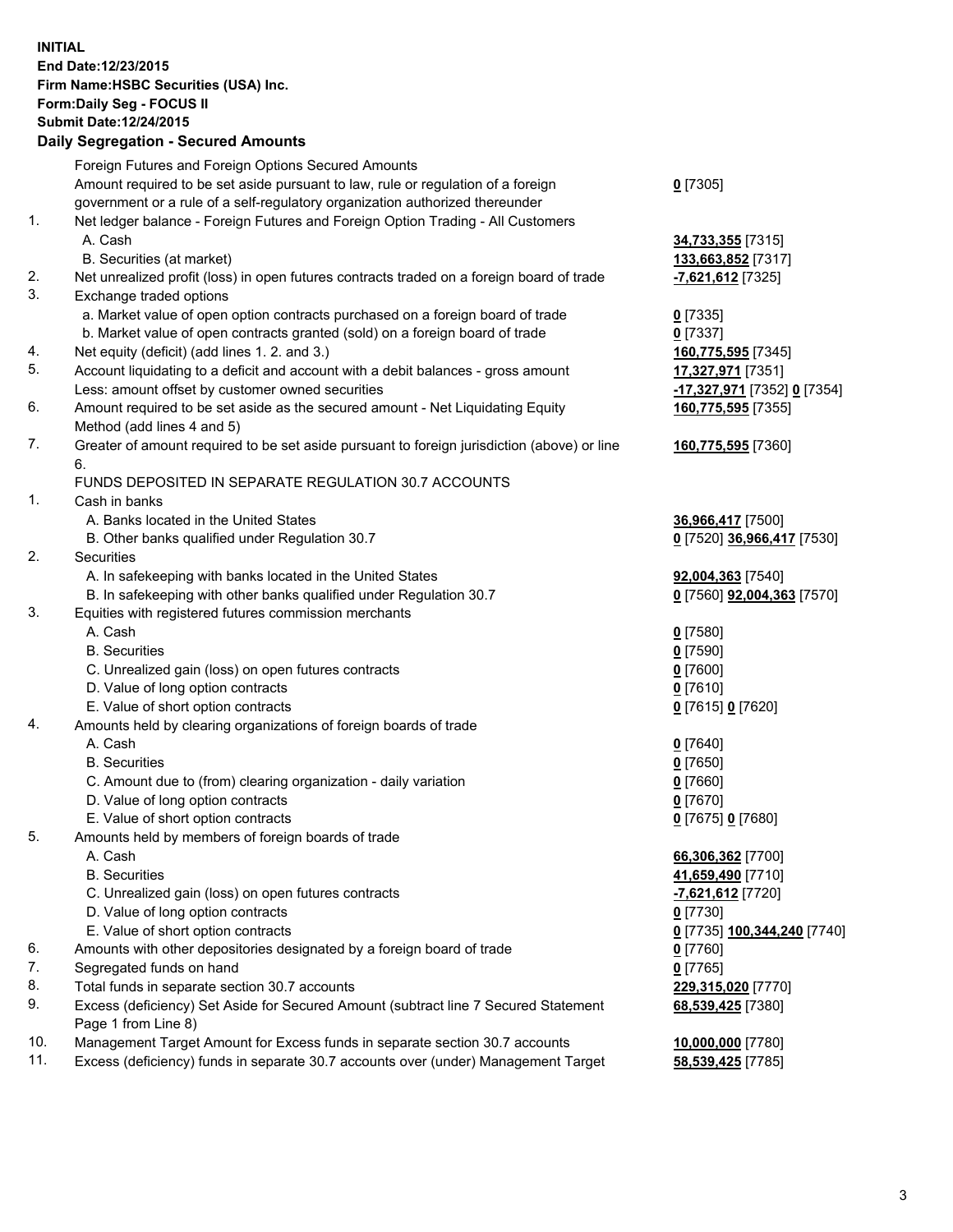| <b>INITIAL</b> | End Date:12/23/2015<br>Firm Name: HSBC Securities (USA) Inc.<br>Form: Daily Seg - FOCUS II     |                              |
|----------------|------------------------------------------------------------------------------------------------|------------------------------|
|                | <b>Submit Date: 12/24/2015</b>                                                                 |                              |
|                | Daily Segregation - Segregation Statement                                                      |                              |
|                | SEGREGATION REQUIREMENTS(Section 4d(2) of the CEAct)                                           |                              |
| 1.             | Net ledger balance                                                                             |                              |
|                | A. Cash                                                                                        | 274,913,725 [7010]           |
|                | B. Securities (at market)                                                                      | 983,901,738 [7020]           |
| 2.             | Net unrealized profit (loss) in open futures contracts traded on a contract market             | 40,254,616 [7030]            |
| 3.             | Exchange traded options                                                                        |                              |
|                | A. Add market value of open option contracts purchased on a contract market                    | 112,163,522 [7032]           |
|                | B. Deduct market value of open option contracts granted (sold) on a contract market            | -54,036,543 [7033]           |
| 4.             | Net equity (deficit) (add lines 1, 2 and 3)                                                    | 1,357,197,058 [7040]         |
| 5.             | Accounts liquidating to a deficit and accounts with                                            |                              |
|                | debit balances - gross amount                                                                  | 18,433,457 [7045]            |
|                | Less: amount offset by customer securities                                                     | -18,433,395 [7047] 62 [7050] |
| 6.             | Amount required to be segregated (add lines 4 and 5)                                           | 1,357,197,120 [7060]         |
|                | FUNDS IN SEGREGATED ACCOUNTS                                                                   |                              |
| 7.             | Deposited in segregated funds bank accounts                                                    |                              |
|                | A. Cash                                                                                        | 195,350,406 [7070]           |
|                | B. Securities representing investments of customers' funds (at market)                         | $0$ [7080]                   |
|                | C. Securities held for particular customers or option customers in lieu of cash (at<br>market) | 199,058,912 [7090]           |
| 8.             | Margins on deposit with derivatives clearing organizations of contract markets                 |                              |
|                | A. Cash                                                                                        | 28,606,433 [7100]            |
|                | B. Securities representing investments of customers' funds (at market)                         | 149,315,222 [7110]           |
|                | C. Securities held for particular customers or option customers in lieu of cash (at            | 784,842,826 [7120]           |
|                | market)                                                                                        |                              |
| 9.             | Net settlement from (to) derivatives clearing organizations of contract markets                | 1,518,320 [7130]             |
| 10.            | Exchange traded options                                                                        |                              |
|                | A. Value of open long option contracts                                                         | 112,163,522 [7132]           |
|                | B. Value of open short option contracts                                                        | -54,036,543 [7133]           |
| 11.            | Net equities with other FCMs                                                                   |                              |
|                | A. Net liquidating equity                                                                      | 88,191,443 [7140]            |
|                | B. Securities representing investments of customers' funds (at market)                         | $\underline{0}$ [7160]       |
|                | C. Securities held for particular customers or option customers in lieu of cash (at            | $0$ [7170]                   |
|                | market)                                                                                        |                              |
| 12.            | Segregated funds on hand                                                                       | $0$ [7150]                   |
| 13.            | Total amount in segregation (add lines 7 through 12)                                           | 1,505,010,541 [7180]         |
| 14.            | Excess (deficiency) funds in segregation (subtract line 6 from line 13)                        | 147,813,421 [7190]           |
| 15.            | Management Target Amount for Excess funds in segregation                                       | 110,000,000 [7194]           |
| 16.            | Excess (deficiency) funds in segregation over (under) Management Target Amount                 | 37,813,421 [7198]            |

16. Excess (deficiency) funds in segregation over (under) Management Target Amount Excess